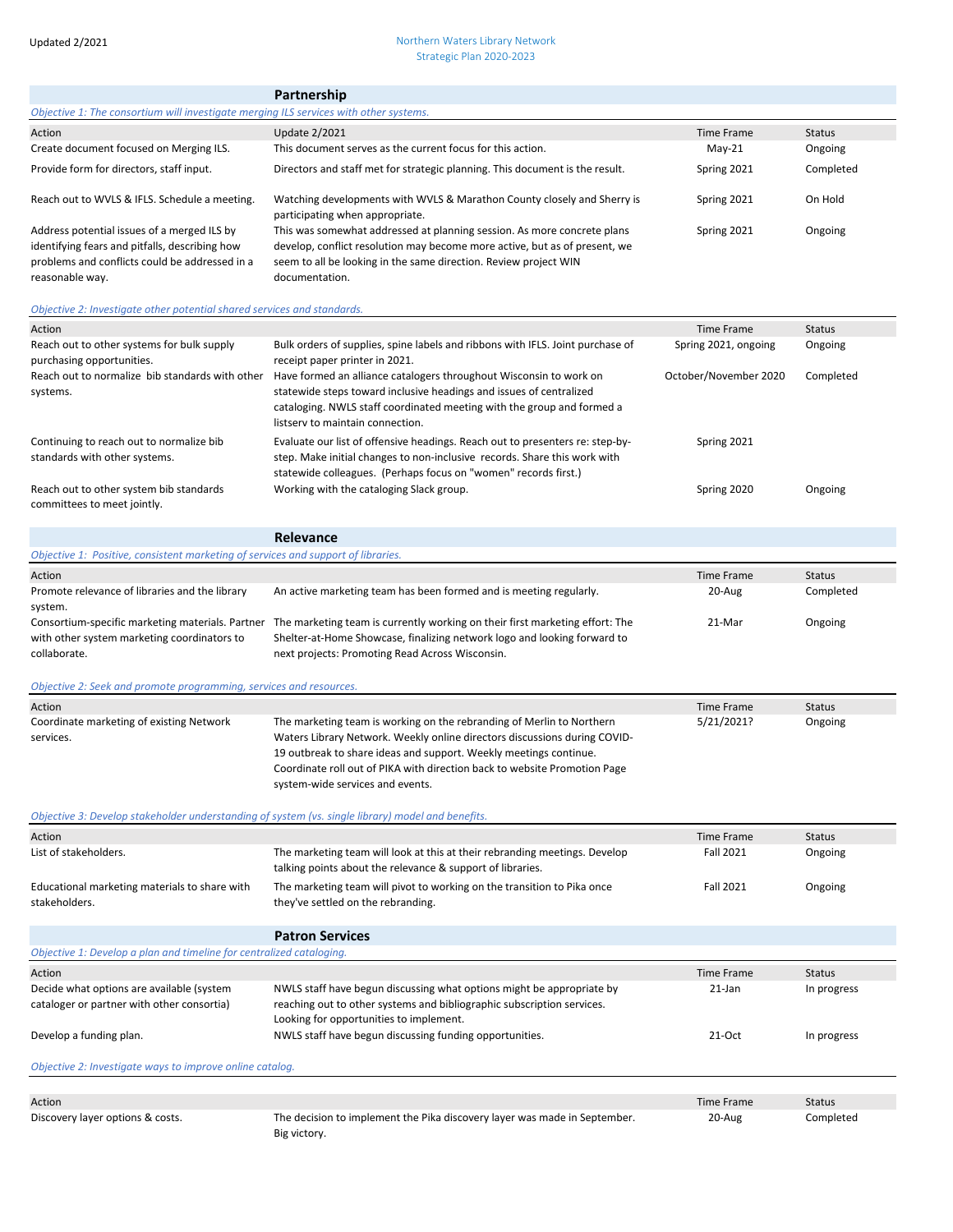| Updated 2/2021                                                                                                  | Northern Waters Library Network<br>Strategic Plan 2020-2023                                                                                                                                                                                                                                                                                                |                    |                        |
|-----------------------------------------------------------------------------------------------------------------|------------------------------------------------------------------------------------------------------------------------------------------------------------------------------------------------------------------------------------------------------------------------------------------------------------------------------------------------------------|--------------------|------------------------|
| Develop a funding plan.<br>Install discovery layer.                                                             | Pika budget approved 9/2020.<br>Implementation schedule is set for a go-live date in April 2021. Participating<br>in weekly meetings with Pika staff.                                                                                                                                                                                                      | 20-Aug<br>Apr-21   | Completed<br>Scheduled |
| Objective 3: Promote backup plans for service outages.                                                          |                                                                                                                                                                                                                                                                                                                                                            |                    |                        |
| Action                                                                                                          |                                                                                                                                                                                                                                                                                                                                                            | <b>Time Frame</b>  | <b>Status</b>          |
| Arrange for NWLS head end access to switch to<br>the RDC.                                                       | Moved over NWLS staff to new domain in RDC. Migrated NWLS file server to<br>RDC. Have several new servers located at RDC up and running to start with<br>NWLS system migration. Router configurations for migration have been<br>finished and tested in a lab environment. Wireless configurations have been<br>configured also for the migration process. | End of 2022        | In progress            |
| Investigate local options for alternative internet<br>access.                                                   | Norvado has installed their fiber access to the back server room April 2020.<br>Could be used as a secondary connection in the future for backup ISP.                                                                                                                                                                                                      | <b>End of 2022</b> | In progress            |
| Objective 4: Promote WebSierra for outreach use.                                                                |                                                                                                                                                                                                                                                                                                                                                            |                    |                        |
| Action                                                                                                          |                                                                                                                                                                                                                                                                                                                                                            | Time Frame         | <b>Status</b>          |
| Provide access to staff for WebSierra.                                                                          | Logins for WebSierra have been activated.                                                                                                                                                                                                                                                                                                                  | 20-Sep             | Completed              |
| Provide continuing education on mobile outreach Use Office Hours and Help Sheet for this task.<br>and examples. |                                                                                                                                                                                                                                                                                                                                                            | Spring 2021        | To do                  |
| Objective 5: Evaluate ILS options.                                                                              |                                                                                                                                                                                                                                                                                                                                                            |                    |                        |
| Action                                                                                                          |                                                                                                                                                                                                                                                                                                                                                            | <b>Time Frame</b>  | <b>Status</b>          |
| Investigate available options.                                                                                  | IUG: Check out vendors. Ask PIKA for suggestions. Milwaukee County,<br>Wisconsin Valley both are going through this process. Have contacted them<br>to tagalong.                                                                                                                                                                                           |                    | In progress.           |
| Discuss the advantages and disadvantages of<br>options.                                                         |                                                                                                                                                                                                                                                                                                                                                            |                    | On hold                |
|                                                                                                                 | <b>Positioning for the Future</b>                                                                                                                                                                                                                                                                                                                          |                    |                        |
| Objective 1: Align with state level practices (directions).                                                     |                                                                                                                                                                                                                                                                                                                                                            |                    |                        |
|                                                                                                                 |                                                                                                                                                                                                                                                                                                                                                            |                    |                        |
| Action                                                                                                          |                                                                                                                                                                                                                                                                                                                                                            | <b>Time Frame</b>  | <b>Status</b>          |
| Participate in PLSR related activities                                                                          | PLSR talks have resumed and NWLS is engaged in the conversation. CE portal<br>is in development.<br>Closely watching the conversation with WVLS & Marathon County.                                                                                                                                                                                         | 21-Jan             | Ongoing                |

status of ILS and System mergers.

*Objective 2: Funding for additional system staff.*

| Action                           |                                                                                                                                                                                         | Time Frame | <b>Status</b> |
|----------------------------------|-----------------------------------------------------------------------------------------------------------------------------------------------------------------------------------------|------------|---------------|
| Investigate grant opportunities. | Working outside of LSTA Funding. Looking for Grant for Streaming<br>servicesLEAN partnership type funding for Centralized Cataloging.<br>Conversation with Michelle about project list. | 21-Feb     | Ongoing       |
| Seek alternative sponsors.       |                                                                                                                                                                                         | 21-Feb     | To do         |

| Objective 3: Development and expansion of digital collections. |                                                                                                                                                                                                                                                         |                   |               |
|----------------------------------------------------------------|---------------------------------------------------------------------------------------------------------------------------------------------------------------------------------------------------------------------------------------------------------|-------------------|---------------|
| Action                                                         |                                                                                                                                                                                                                                                         | <b>Time Frame</b> | Status        |
| Investigate possible streaming and other digital<br>resources. | Reaching out to vendors for newspapers, magazines, ie. Kanopy, Flipster,<br>Hoopla. Completed digital services survey of directors.                                                                                                                     | $21$ -Jun         | In progress.  |
|                                                                | Objective 4: Develop specialized consulting/training resources which can be shared through the state.                                                                                                                                                   |                   |               |
| Action                                                         |                                                                                                                                                                                                                                                         | <b>Time Frame</b> | <b>Status</b> |
| Highlight inclusive services.                                  | Have formed an alliance catalogers throughout Wisconsin to work on<br>statewide steps toward inclusive headings and issues of centralized<br>cataloging. NWLS staff coordinated meeting with the group and formed a<br>listsery to maintain connection. | 21-Sep            | To do         |
| Highlight accessibility services.                              | Diversity focus in new Pika discovery layer.                                                                                                                                                                                                            | 21-Sep            | To do         |
| Objective 5: Add more libraries and patrons to the consortium. |                                                                                                                                                                                                                                                         |                   |               |
| Action                                                         |                                                                                                                                                                                                                                                         | <b>Time Frame</b> | <b>Status</b> |
| in the area.                                                   | Open consortium membership to school libraries WEMTA/WLA partnership, started conversation at Ashland High School                                                                                                                                       | 21-Dec            | To do         |
| Encourage community libraries to become<br>members.            | Minong, Siren.                                                                                                                                                                                                                                          | 21-Dec            | To do         |